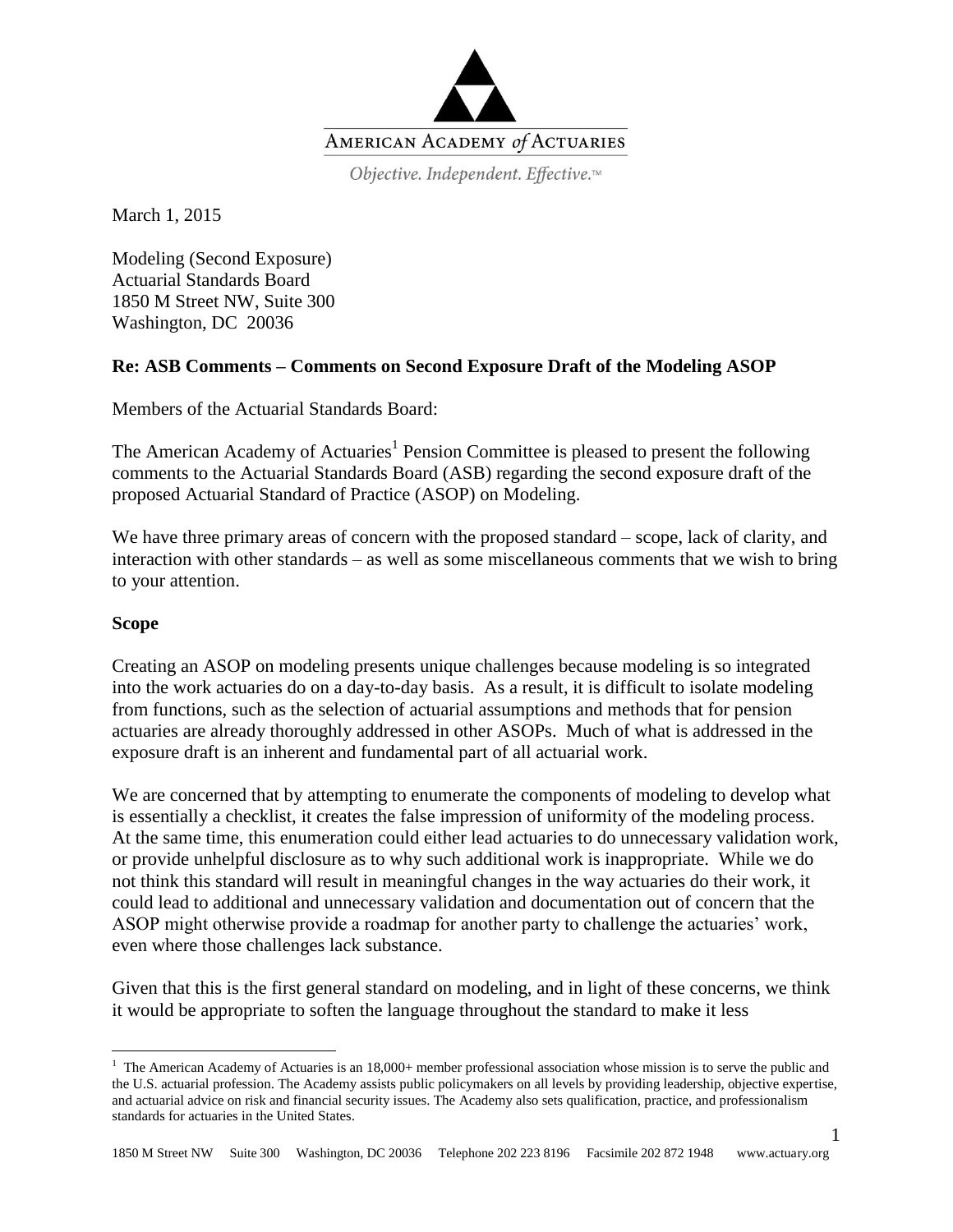prescriptive. Alternatively, if we are interpreting the language of the exposure draft to be more prescriptive than intended, then we think others also may do so and the draft would benefit from more detailed examples to clarify what is intended.

For example, much of the content of the proposed standard is an elaboration of how an actuary might go about selecting and using models, or "data, assumptions, methods and procedures" as described in ASOP No. 41. The proposed standard includes many useful considerations of what constitutes "sufficient detail so that another actuary practicing in the same area could form an objective appraisal of the reasonableness of the actuary's work," it is unlikely that every item in the list will apply to every actuarial project. Less prescriptive language could more appropriately identify the role of professional actuarial judgment in the process.

Also, as we indicated in our response to the first exposure draft, we believe that only models above some minimal level of complexity should be explicitly covered by the ASOP. As an alternative, the actuary should be able to take the complexity of the model into consideration when using his or her professional judgment to determine whether full application of the guidance of the ASOP is appropriate.

It is unclear why this ASOP is needed in situations involving straightforward calculations. For instance, in calculating a deterministic present value of a member's benefit entitlement, which can be done using pencil and paper, the actuary is using a model, as defined in the exposure draft. In situations such as these, the exposure draft does not seem to have any positive effect and might instead add cost and exposure to routine work. Therefore, we believe full application of the guidance may not be warranted due to the simplicity of the model, even if the financial effect could be material to the individual plan member. Alternatively, if the intent is that full application is not meant to be onerous in these more straightforward situations, then it would be helpful to provide some clarification to illustrate what specific actions and disclosures might apply in this situation and how, if at all, these might differ from current practice.

In addition, we suggest splitting the standard into two or more parts (not all of which would necessarily ultimately become ASOPs).

## **Lack of Clarity**

While we appreciate the work the ASB has put into updating the Modeling exposure draft, we believe that it still lacks clarity in several key areas:

 Section 2.7 was expanded from the prior exposure draft to add additional details. However, in doing, so it lost a lot of clarity. By expanding the words around "intended application" and "project objective," it is no longer clear when each is applicable. In fact, the use of the phrase "modifying, reviewing, or evaluating the model" is used for both, which is confusing. The differences both in terms of definition and their application to issues throughout the ASOP, if meant to differentiate between creating a model and using a model, are not clear. Perhaps several examples covering several practice areas would clarify this, as would the use of strident phrases that give a clearer picture of the differences instead of "intended application" and "project objective", such as "creating a model" and "using a model".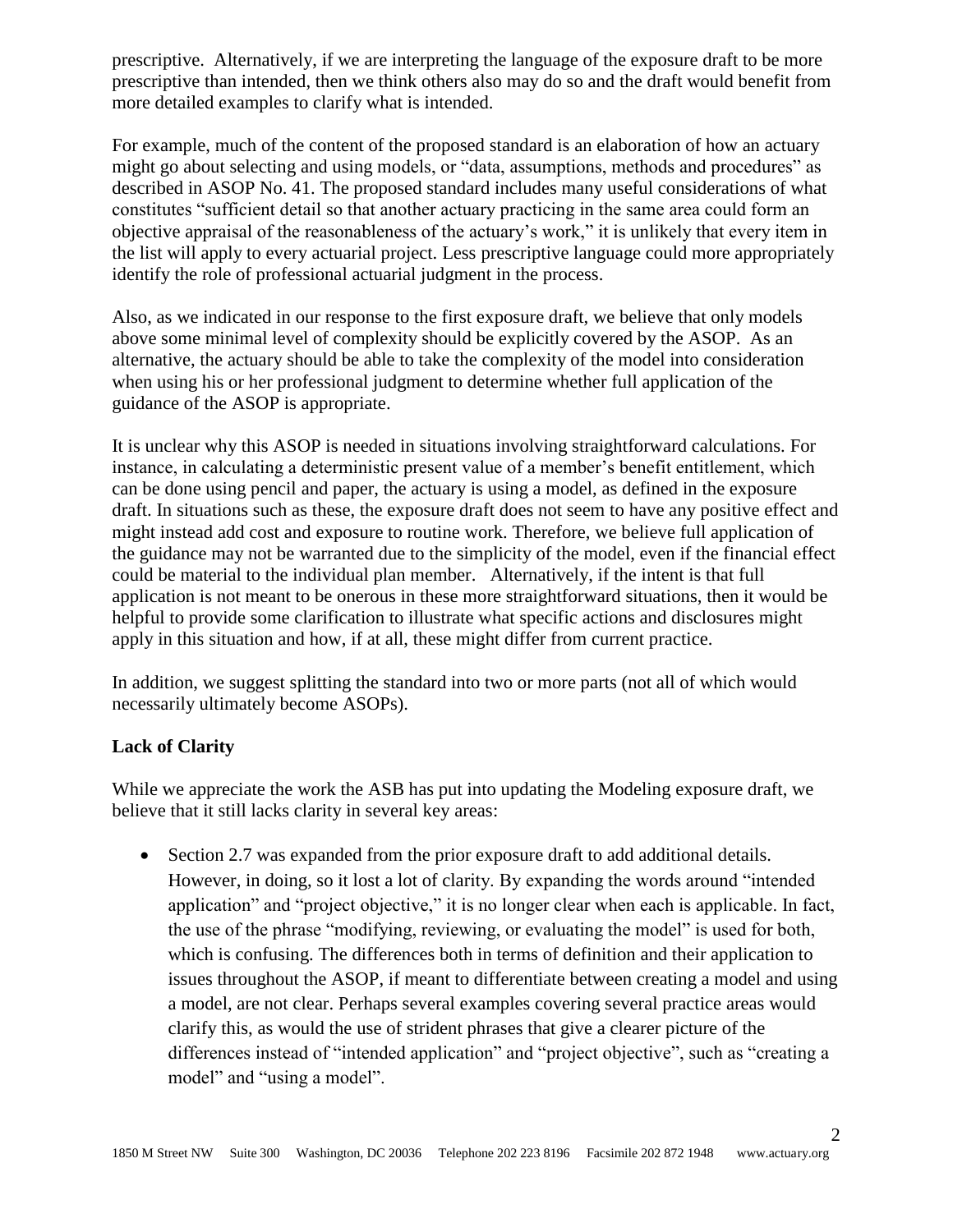For pension actuaries, one example of a common model that is used is the actuarial valuation program to calculate pension liability measures, the outputs of which are used to determine cash contributions for a pension plan. For this project most pension actuaries use a model that is created by a third party – either from within their company or from an external vendor. In connection with this type of model, there are several specific roles actuaries assume, including:

- Developer An actuary may be involved in the creation of the model itself, either in a development role, or in testing or reviewing the development. However, this actuary generally does not use the model to create results that are delivered to the Principal. They just deliver the model to another actuary. . A similar role might be an actuary responsible for validating a model and providing guidance for other users. One example might be an actuary (or group of actuaries) at a firm that purchases a pension valuation system from a developer, and who are responsible for understanding the workings of the model and providing guidance to other users at their firm. Although this is not technically a development role, it is similar in that other users may rely on this individual or group in the same way that they might rely on a developer.
- Customizer An actuary may be involved in setting certain parameters in the model or using other computer coding techniques to adjust the model to be specific to pension plan and purpose (e.g., cash funding). In doing so, they rely on the work done by the Developer and produce output used in deliverables to the Principal. This can involve programming, or testing or reviewing the programming, of the plan provisions, assumptions and methods used in the model. Although not involved in developing the model itself, this person is involved in developing the project-specific version of the model.
- User- An actuary may rely on the work done by both the Developer and the Customizer via work that is done using the outputs from the model.

We believe that the standards of practice for each of these role categories should be different. However, it is not clear from the exposure draft what the standards are for each of these categories or what terms in Section 2.7 are applicable to each category. One might be able to identify times during this project when all three role categories of actuaries are involved in "modifying, reviewing or evaluating the model" both before it has been selected or used in a specific project and when it is being selected or used in a specific project. We believe that the intent of the draft standard is not to have every actuary using a model be subject to the standards for both the intended application and project objective. However, it would be helpful to provide examples that clarify how actuaries paying the different roles described above might be expected to comply.

 In using models, there is often an actuary who relies on others involved at earlier stages in the project. Sections 3.1.2 and 3.1.3 refer to circumstances when actuaries rely on others. We agree with the response in Appendix 2 that says "The reviewer believes that different guidance is warranted for actuaries using models developed by others."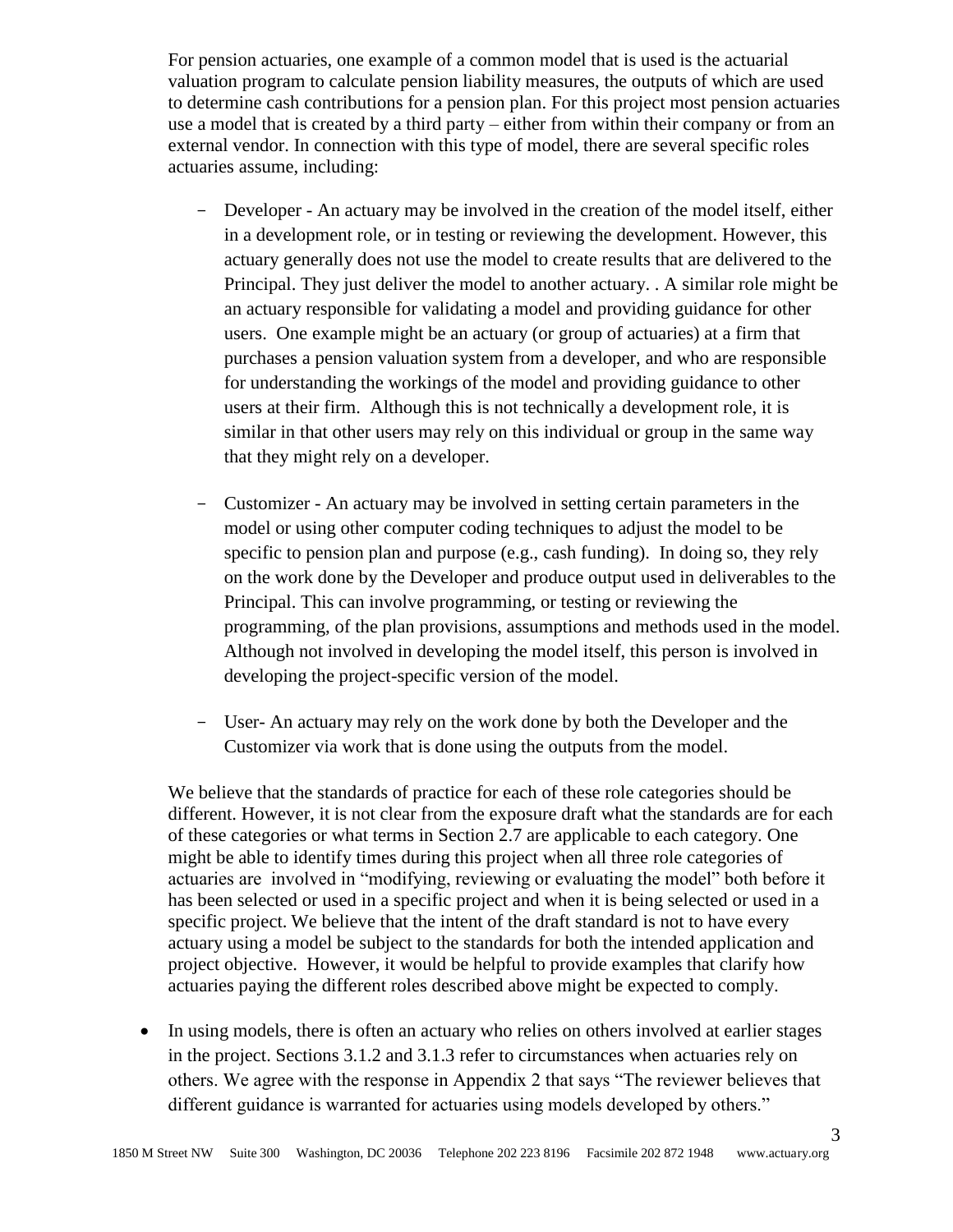However, it is not clear the extent to which the actuary described in each of these Sections is subject to the remaining requirements of the ASOP. It would be helpful to have clarification, perhaps in the form of examples, of how these roles limit the application of the remaining sections of the ASOP.

- Another input to our actuarial models has to do with actuarial methods, such as the method used to allocate the cost of pension benefits to the past, the current year and future years. There are several generally accepted methods, and some are prescribed by law or another party. This should be incorporated into the discussion of models in the standard.
- Section 3.17.3 of ASOP No.4 states:

"Inability to Evaluate Prescribed Assumption or Method—If the actuary is unable to evaluate a **prescribed assumption or method set by another party** without performing a substantial amount of additional work beyond the scope of the assignment, the actuary should disclose this in accordance with section 4.2(b)."

We think this is a very important concept that is missing from the Modeling exposure draft and recommend that something similar be added. An actuary should not have to perform substantial additional work outside the scope of the assignment, and should only have to disclose that fact. This should be applicable to the discussion on assumptions, mitigation of model risk, and applicability of guidance. The disclosures in Section 4.3 of ASOP 41 could be expanded to cover models and the items listed in that section should be disclosed for prescribed assumptions or methods set by another party.

## **Interaction with Other ASOPs**

It is still not clear how this standard interacts with some of the other ASOPs to which pension actuaries are subject. As structured, we believe this standard will engender confusion as to the appropriate standard to follow. Also, if there are important issues that should be included in the other ASOPs that were identified when drafting this standard, they should be added to the appropriate ASOP and not be added here just because this one is currently being drafted.

- Section 3.2.6 is very clear about how this ASOP interacts with ASOP No. 23; this should serve as an example of how to treat the interaction with other ASOPs.
- Pension actuaries have spent significant effort in providing input during the updating of ASOP Nos. 4, 6, 27 and 35 to discuss method and assumption setting. Wording similar to that of Section 3.2.6 should be used in Section 3.2.7 when actuaries are subject to ASOP Nos. 4, 6, 27 and 35. The ASOP could maintain the drafted guidance in the exposure draft for actuaries who aren't subject to these pension standards. However, having to follow two different sets of guidance for setting the same assumptions for the same model would be confusing and difficult for actuaries to follow.
- Section 3.4 and Section 4 both deal with communications and disclosures. The ASB has an entire ASOP, No. 41, dealing with this topic, which is applicable to the

4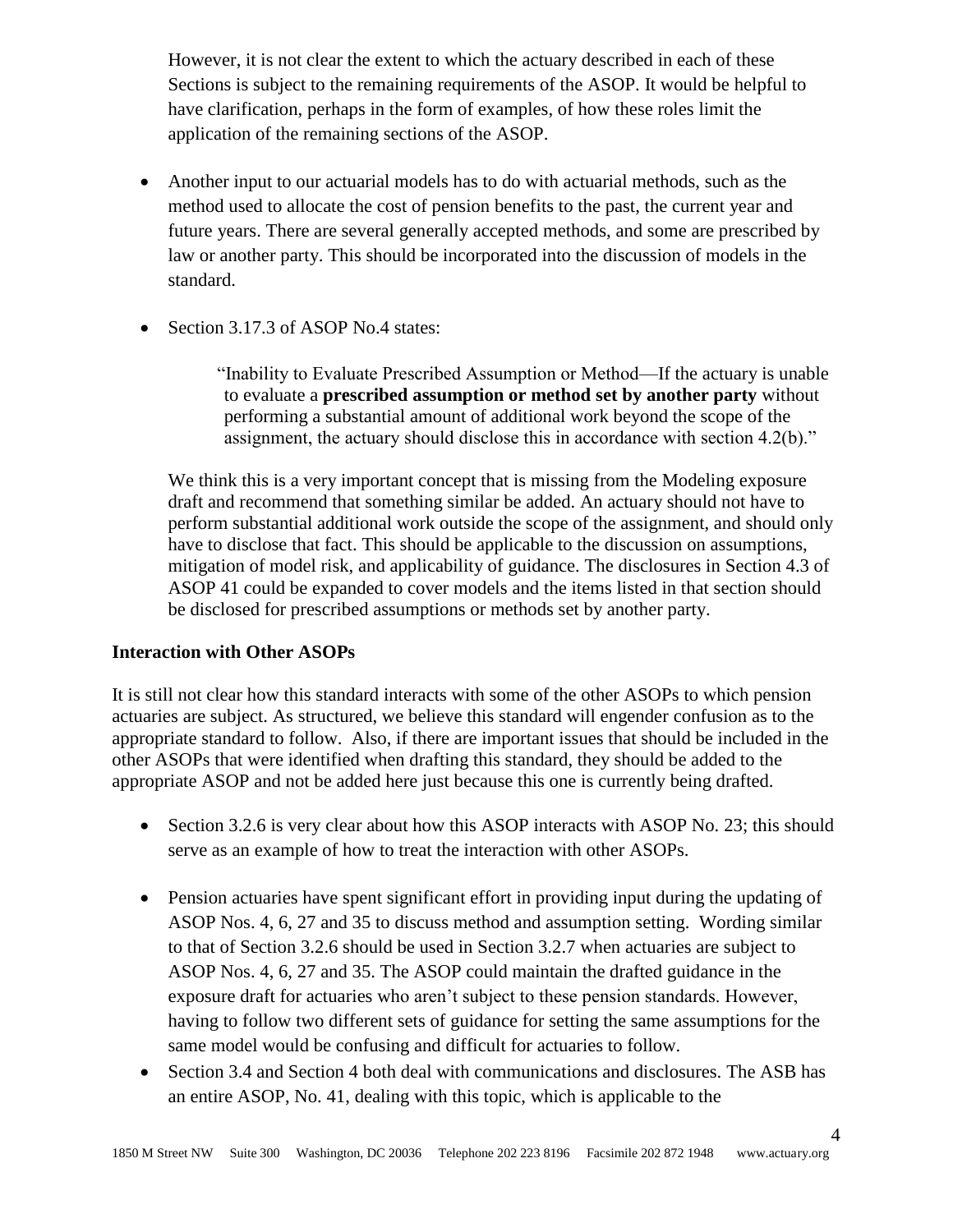communication of results and disclosure in connection with models for all practice areas and Section 3.6 of this exposure draft appropriately refers to it. If the ASB believes there is additional guidance needed on this topic for all practice areas, it should be added to ASOP No. 41. Having information in Section 3.4 and 4, instead of referring to ASOP No. 41 is confusing and would be difficult for actuaries to follow. Actuaries should be able to go to one ASOP for all issues applicable to communications in connection with general actuarial practice, which is why we expect the ASB produced such a standard; however, anything related to communications that is not applicable to general actuarial practice, and is specific to a particular practice area, should be found in ASOPs for that particular practice area.

ASOP No. 4 also provides a lot of guidance about measuring pension costs and contributions, which are generally done using models. We believe reference should be made to this ASOP indicating that it is what should be followed for the discussion of specifications and implementation of models included in its scope.

## **Other Comments**

In addition, we have a few miscellaneous comments:

- Section 2.6 uses the word "designer" and that word is not used elsewhere in the document. It is not clear what this is supposed to mean. If this is meant to be the individual who created the model, other options that might resonate better could be "developer" or "programmer," or this could benefit from a clarifying example.
- Section 2.12 defines the word "parameter" as inputs to a model. In the pension actuarial valuation program example noted above, the items in the current definition are inputs to the model. However, another model input is related to the pension plan provisions, and common wording used to describe that input is "parameter". For example, if a pension plan provides a flat dollar benefit of \$45 per month per year of service, then the valuation model may have a parameter that can be set to that flat dollar benefit. We believe the definition should be expanded to include this concept.
- The second paragraph of Section 1.2 and the second paragraph of Section 3.1.1 have examples that may need further consideration. Both of these items can be very important steps in pension models and we are concerned with the wording that implies they are examples of steps that may not be important.
	- "Data validation" may mean various things depending on the reader. We agree with the ASB, as stated in Appendix 2 "The standard uses (and the reviewers use) "validation" to include a wide range of processes or even perspectives, including checking, recognizing that a wide range of models and terminology to describe them exists." The example in the two paragraphs may hold true if one considers data validation as going back to the original source of the data and independently validating every data element being used. However, one might also read data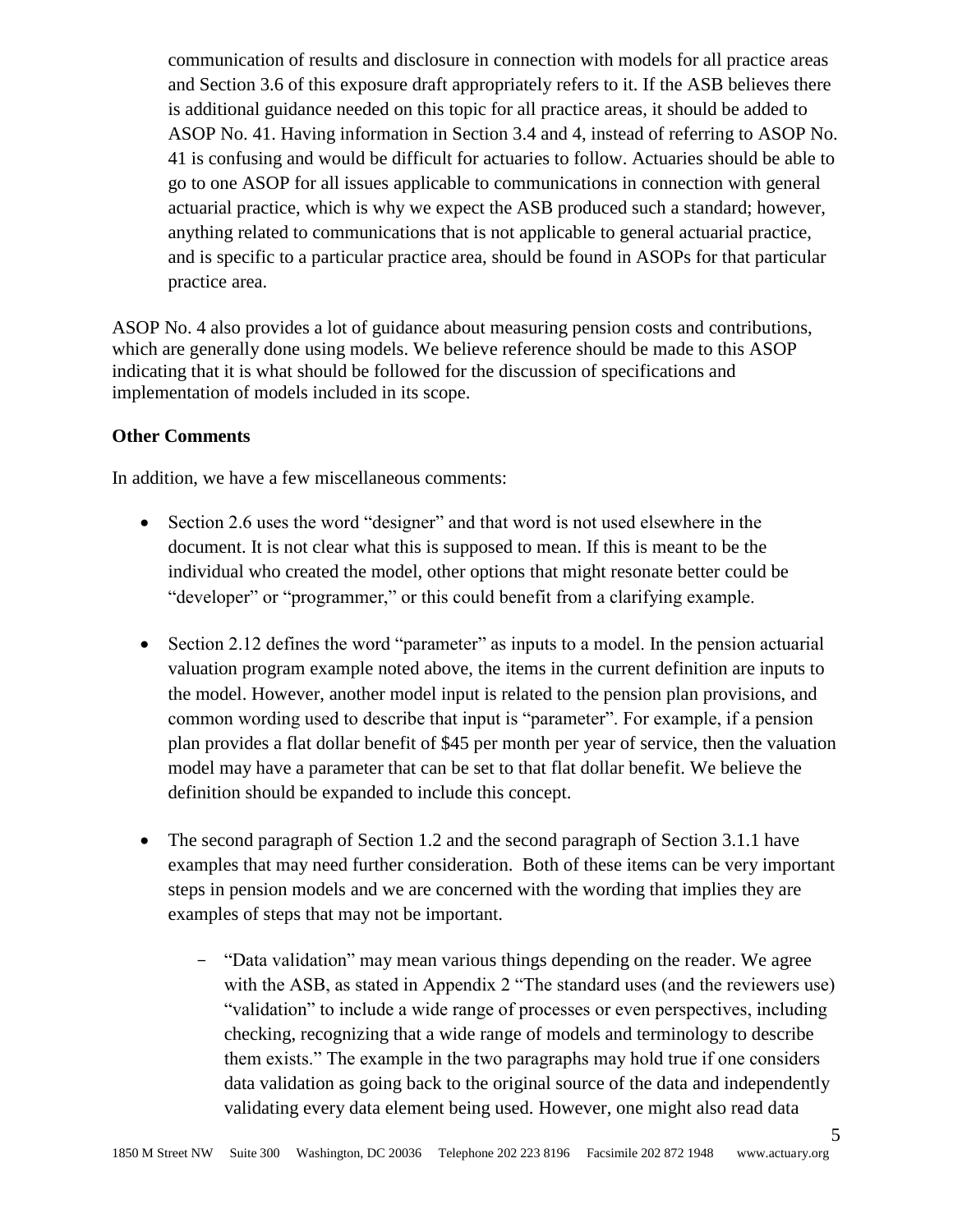validation to be a higher level review of the data for reasonableness and consistency. Clarification should be considered since the second type of validation is an important step that is covered in ASOP No. 23, while the first type of validation is generally be more rigorous than necessary.

- Consideration should also be given as to whether "sensitivity testing" should be used as an example. Sensitivity testing may not be appropriate or may not be included in the scope of services for which the actuary has been engaged. However, interest in the profession around the assessment of risk is growing. We suggest it might make sense to address the issue of sensitivity testing as something that the actuary should consider whether, in their professional judgment, it is appropriate for the given circumstance, instead of an example of something that might be too rigorous. We do not believe that sensitivity testing should always be required, since it may be too rigorous or beyond the scope of the project.
- Consideration should be given to adding something to Section 3.1.2 in regard to confirming the expertise of those who developed the model and assessing the level of care that was taken in developing the model. Although there are situations where the actuary may not have relevant information on qualifications and process, if the actuary does have this information it will be relevant in evaluating the model.
- Compliance with the guidance in section 3.13 may be impractical, if not impossible, in real world situations. Large complex models may be developed over extended periods of time, possibly years. It would not be possible to confirm that the applicable guidance from the standard has been applied. By that point, the actuary may no longer be part of the team. Even if still part of the team, the actuary may not have the authority to ensure compliance. As an example, consider the actuary who is part of a large project to build an actuarial valuation system that is expected to span multiple years. It is unlikely that the actuary will be the project manager and have the authority to force significant changes to the system throughout the terms of the model application. This requirement should be modified to clarify that it applies to the extent practicable and include a disclosure where it is not.
- Appendix 2 of the ASOP states "The reviewers intend section 3.2.1 to be applicable to actuaries creating a model and section 3.2.2 to be applicable to actuaries using an existing model." That is not clear in the wording of both the headers and the text, especially due to the overlap of words like "Reviewing" and "Evaluating". Consideration should be given to changing the headers to something easy to understand like "Creating a Model" and "Using an Existing Model". The text could then expand on the concept in the header, for example, by indicating that "Creating a Model" includes designing, building, developing, reviewing or evaluating the model.